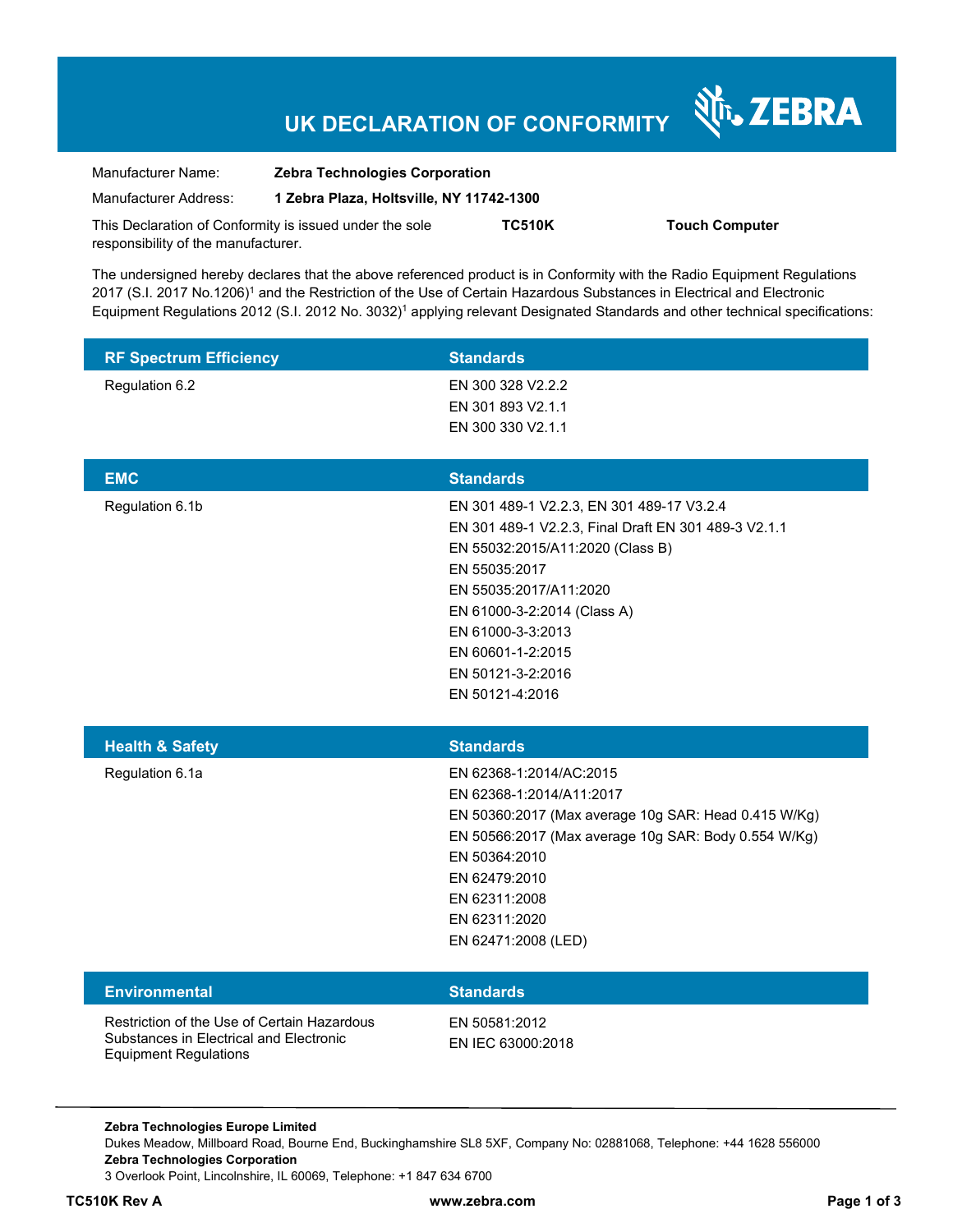## **UK DECLARATION OF CONFORMITY**

With regard to the Radio Equipment Regulations 2017 (S.I. 2017 No.1206)<sup>1</sup>, the conformity assessment procedure referred to in regulation 41(4)(a) and detailed in Schedule 2 has been followed.

 $^{\rm 1}$  As amended by applicable EU withdrawal legislation implemented at the time of issuing this declaration

**Signed on behalf of Zebra Technologies Corporation** 

*(Signature of authorized person)* Marco Belli Rev: A Sr. Manager, Regulatory **Date: 20 May 2021** Place: Bourne End, UK

र्शे<sub>ि</sub>, ZEBRA